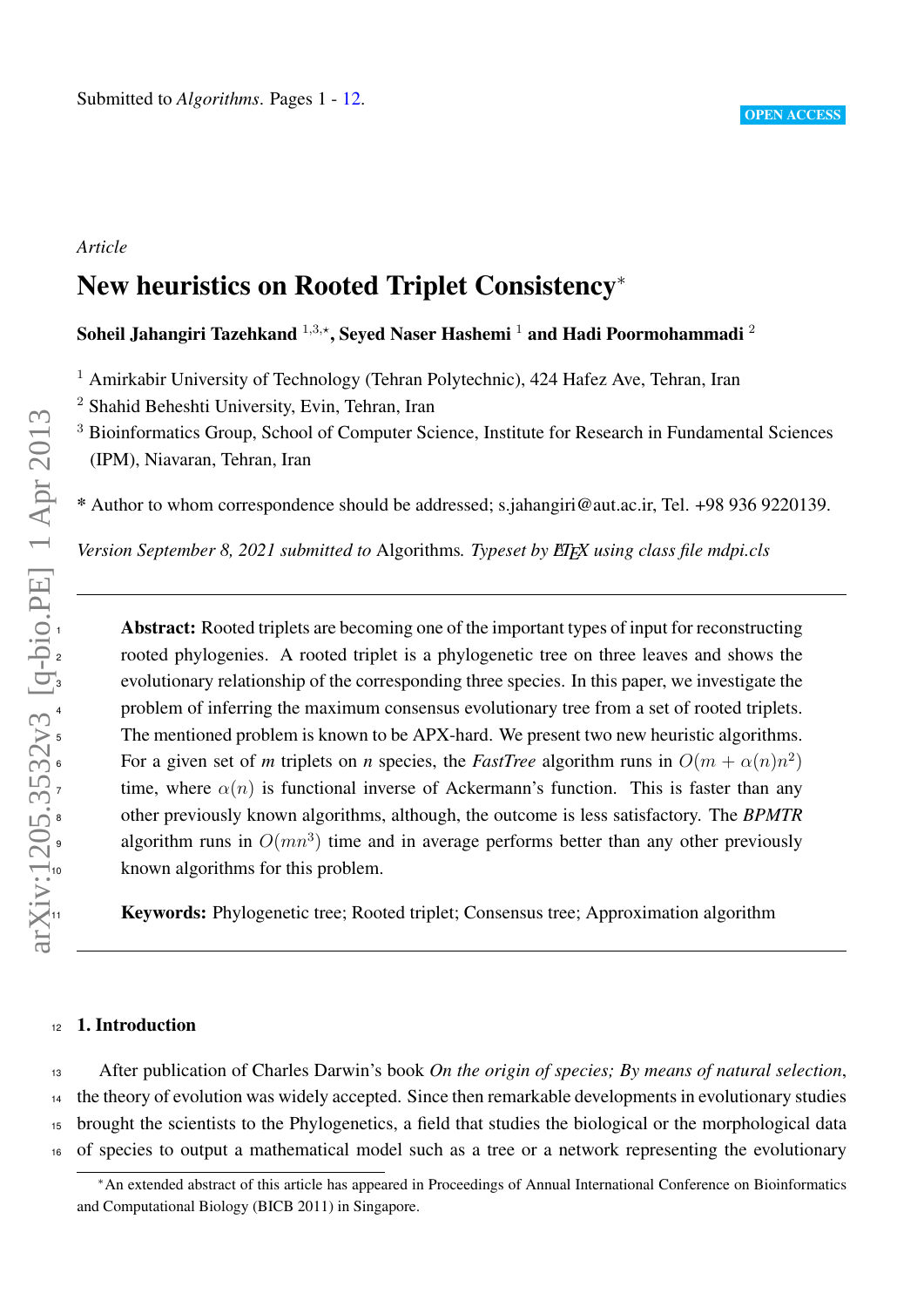interrelationship of species and the process of their evolution. Besides, Phylogenetics is not only limited to the biology but may also arise anywhere that the concept of evolution appears. For example, a recent study in evolutionary linguistic employs phylogeny inference to clarify the origin of Indo-European language family[\[1\]](#page-10-0). Several approaches have been introduced to infer evolutionary relationships [\[2\]](#page-10-1). Amongst those, well known approaches are character based methods (e.g., Maximum Parsimony), distance based methods (e.g., Neighbor Joining and UPGMA) and quartet based methods (e.g., QNet). Recently, rather new approaches namely triplet based methods have been introduced. Triplet based methods output rooted trees and networks due to the rooted nature of triplets. A rooted triplet is a rooted unordered leaf labeled binary tree on three leaves and shows the evolutionary relationship of the corresponding three species. Triplets can be obtained accurately using a maximum likelihood method such as the one introduced by Chor *et al.* [\[3\]](#page-10-2) or Sibley-Ahlquist-style DNA-DNA hybridization experiments [\[4\]](#page-10-3). Indeed, we expect highly accurate results from triplet based methods. However, sometimes due to experimental errors or some biological events such as hybridization (recombination) or horizontal gene transfer it is not possible to reconstruct a tree that satisfies all of the input constraints 31 (triplets). There are two approaches to overcome this problem. The first approach is to employ a more 32 complex model such as network which is the proper approach when the mentioned biological events have actually happened. The second approach tries to reconstruct a tree satisfying as many input triplets 34 as possible. This approach is more useful when the input data contains error. The latter approach forms the subject of this paper. In the next section we will provide necessary definitions and notations. Section 3 contains an overview of previous results. We will present our algorithms and experimental results in 37 section 4. Finally, in section 5 open problems and ideas for further improvements are discussed.

## 2. Preliminaries

39 An *evolutionary tree (phylogenetic tree)* on a set *S* of *n* species,  $|S| = n$ , is a binary, rooted<sup>[1](#page-1-0)</sup>, unordered tree in which leaves are distinctly labeled by members of *S* (see Fig. [1a\)](#page-2-0). A *rooted triplet* 41 is a phylogenetic tree on three leaves. The unique triplet on leaves *x*, *y*, *z* is denoted by  $((x, y), z)$  or  $xy|z$ , if the lowest common ancestor of *x* and *y* is a proper descendant of the lowest common ancestor of *x* and *z*, or equivalently the lowest common ancestor of *x* and *y* is a proper descendant of lowest common 44 ancestor of *y* and *z* (see Fig. [1b\)](#page-2-1). A triplet *t* (e.g., *xy*|*z*) is *consistent* with a tree *T* (or equivalently *T* is consistent with *t*) if *t* is an embedded subtree of *T*. It means *t* can be obtained from *T* by a series of edge contractions (i.e., if in *T* the lowest common ancestor of *x* and *y* is a proper descendant of the lowest common ancestor of *x* and *z*). We also say *T satisfies t*, if *T* is consistent with *t*. The tree in Fig. [1a](#page-2-0) is consistent with the triplet in Fig. [1b.](#page-2-1) A phylogenetic tree *T* is consistent with a set of rooted triplets if it is consistent with every triplet in the set. We call two leaves *siblings* or *cherry* if they share the same 50 parent. For example,  $\{x, y\}$  in Fig. [1a](#page-2-0) form a cherry.

51 A set of triplets *R* is called *dense* if for each set of three species  $\{x, y, z\}$ , *R* contains at least one of three 52 possible triplets  $xy|z, xz|y$  or  $yz|x$ . If *R* contains exactly one triplet for each set of three species, it is called *minimal dense*, and if it contains every possible triplet it is called *maximal dense*. Now we can define

<span id="page-1-0"></span><sup>&</sup>lt;sup>1</sup>More precisely speaking, an evolutionary tree can also be unrooted, however triplet based methods output rooted phylogenies.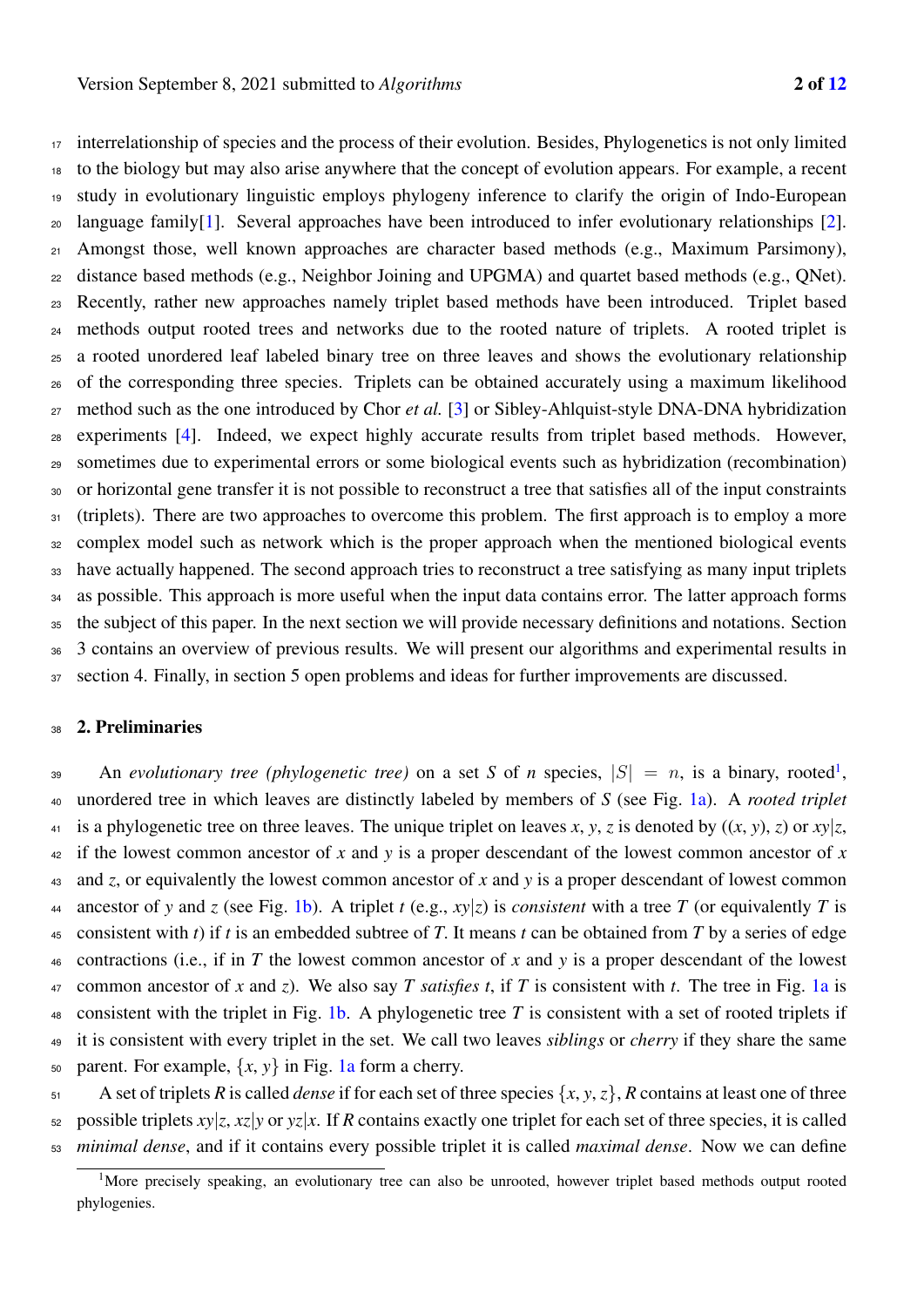<span id="page-2-1"></span>

<span id="page-2-0"></span>Figure 1. Example of a phylogenetic tree and a consistent triplet

 the problem of reconstructing an evolutionary tree from a set of rooted triplets. Suppose *S* is a finite set of species of cardinality *n* and *R* is a finite set of rooted triplets of cardinality *m* on *S*. The problem is to find an evolutionary tree leaf-labeled by members of *S* which is consistent with the maximum number of rooted triplets in *R*. This problem is called *Maximum Rooted Triplets Consistency (MaxRTC)* problem [\[5\]](#page-10-4) or *Maximum Inferred Local Consensus Tree (MILCT)* problem [\[6\]](#page-10-5). This problem is NP-hard (see section [3\)](#page-2-2) which means no polynomial-time algorithm can be found to solves the problem optimally unless P=NP. For this problem and similar problems, one might search for polynomial-time algorithms that produce approximate solutions. We call an algorithm an *approximation algorithm* if its solution is guaranteed to be within some factor of optimum solution. In contrast, *heuristics* may produce good solutions but do not come with a guarantee on their quality of solution. An algorithm for a maximization 64 problem is called an  $\alpha$  – approximation algorithm, for some  $\alpha > 1$ , if for any input the output of 65 algorithm be at most  $\alpha$  times worse than the optimum solution. The factor  $\alpha$  is called *approximation factor* or *approximation ratio*.

## <span id="page-2-2"></span>3. Related works

 Aho *et al.* [\[7\]](#page-10-6) investigated the problem of constructing a tree consistent with a set of rooted triplets 69 for the first time. They designed a simple recursive algorithm which runs in  $O(mn)$  time and returns a tree consistent with all of the given triplets if at least one tree exists. Otherwise, it returns null. Later  $\tau_1$  Henzinger *et al.* [\[8\]](#page-10-7) improved Aho et al.'s algorithm to run in  $min\{O(n+mn^{1/2}), O(m+n^2logn)\}$  time.  $\tau_1$  The time complexity of this algorithm further improved to  $min\{O(n + mlog^2 n), O(m + n^2 log n)\}\$  by Jansson *et al.* [\[9\]](#page-10-8) using more recent data structures introduced by Holm *et al.* [\[10\]](#page-10-9). MaxRTC is proved to be NP-hard [\[6,](#page-10-5)[11,](#page-10-10)[12\]](#page-10-11). Byrka *et al.* [\[13\]](#page-10-12) reported that this proof is an L-reduction from an APX-hard problem meaning that the problem is APX-hard in general (non-dense case). Later, Van Iersel *et al.* [\[14\]](#page-10-13) proved that MaxRTC is NP-hard even if the input triplet set is dense.

 Several heuristics and approximation algorithms have been presented for the so called MaxRTC problem each of which performs better in practice on different input triplet sets. Gasieniec *et al.* [\[15\]](#page-10-14)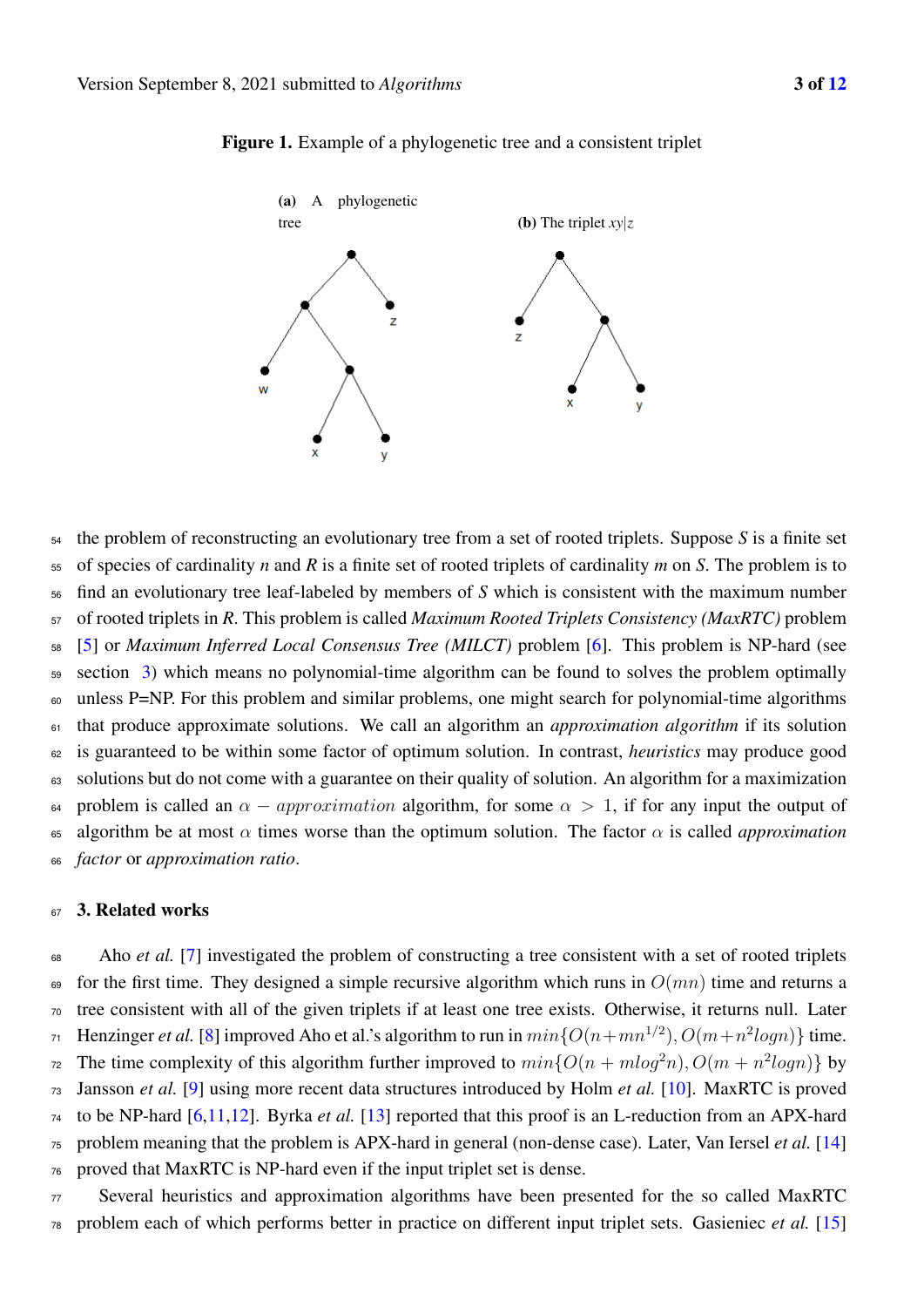<sup>79</sup> proposed two algorithms by modifying Aho et al.'s algorithm. Their first algorithm which is referred 80 as One-Leaf-Split [\[5\]](#page-10-4) runs in  $O((m + n) \nland n)$  time and the second one which is referred as 81 Min-Cut-Split [\[5\]](#page-10-4) runs in  $min\{O(mn^2 + n^3 logn), O(n^4)\}$  time. The tree generated by the first <sup>82</sup> algorithm is guaranteed to be consistent with at least one third of the input triplet set. This gives a lower 83 bound for the problem. In another study, Wu [\[11\]](#page-10-10) introduced a bottom up heuristic approach called <sup>84</sup> BPMF<sup>[2](#page-3-0)</sup> which runs in  $O(mn^3)$  time. In the same study he proposed an exact exponential algorithm <sup>85</sup> for the problem which runs in  $O((m + n^2)3^n)$  time and  $O(2^n)$  space. According to the results of Wu <sup>86</sup> [\[11\]](#page-10-10) BPMF seems to perform well in average on randomly generated data. Later Maemura *et al.* [\[16\]](#page-11-1) <sup>87</sup> presented a modified version of BPMF called BPMR<sup>[3](#page-3-1)</sup> which employs the same approach but with a <sup>88</sup> little different reconstruction routine. BPMR runs in  $O(mn^3)$  time and according to Maemura et al.'s <sup>89</sup> experiments outperforms BPMF. Byrka *et al.* [\[13\]](#page-10-12) designed a modified version of BPMF to achieve an <sup>90</sup> approximation ratio of 3. They also investigated how *MinRTI*<sup>[4](#page-3-2)</sup> can be used to approximate MaxRTC and proved that MaxRTC admits a polynomial-time  $(3 - \frac{2}{n})$ 91 proved that MaxRTC admits a polynomial-time  $(3 - \frac{2}{n-2})$  – approximation.

### 92 4. Algorithms and experimental results

<sup>93</sup> In this section we present two new heuristic algorithms for the MaxRTC problem.

## <sup>94</sup> *4.1. FastTree*

<sup>95</sup> The first heuristic algorithm has a bottom up greedy approach which is faster than the other previously <sup>96</sup> known algorithms employing a simple data structure.

<sup>97</sup> Let *R(T)* denote the set of all triplets consistent with a given tree *T*. *R(T)* is called the *reflective triplet* <sup>98</sup> *set* of *T*. It forms a minimal dense triplet set and represents *T* uniquely[\[17\]](#page-11-2). Now we define the *closeness* <sup>99</sup> of the pair  $\{i,j\}$ . The closeness of the pair  $\{i,j\}$ ,  $C_{i,j}$ , is defined as the number of triplets of the form  $100$  *ij*|k in a triplet set. Clearly, for any arbitrary tree *T*, closeness of cherry species equals  $n - 2$  which is  $101$  maximum in  $R(T)$ . The reason is that every cherry species has a triplet with every other specie. Now 102 suppose we contract every cherry species of the form  $\{i,j\}$  to their parents  $p_{ij}$  and then update  $R(T)$  as 103 following. For each contracted cherry species  $\{i,j\}$  we remove triplets of the form  $ij|k$  from  $R(T)$  and roa replace *i* and *j* with  $p_{ij}$  within the remaining triplets. The updated set,  $R'(T')$ , would be the reflective to triplet set for the new tree T'. Observe that for cherries of the form  $\{p_{ij}, k\}$  in T',  $C_{i,k}$  and  $C_{j,k}$  would <sup>106</sup> equal n-3 in *R(T)*. Similarly, for cherries of the form  $\{p_{ij}, p_{kl}\}$  in  $T', C_{i,k}, C_{j,k}, C_{i,l}$  and  $C_{j,l}$  would equal <sup>107</sup> n-4 in *R(T)*. This forms the main idea of the first heuristic algorithm. We first compute the closeness <sup>108</sup> of pairs of species by visiting triplets. Furthermore, sorting the pairs according to their closeness gives <sup>109</sup> us the reconstruction order of the tree. This routine outputs the unique tree *T* for any given reflective 110 triplet set  $R(T)$ . Yet, we have to consider that the input triplet set is not always a reflective triplet set. <sup>111</sup> Consequently, the reconstruction order produced by sorting may not be the right order. However, if the <sup>112</sup> loss of triplets admits a uniform distribution it won't affect the reconstruction order. An approximate <sup>113</sup> solution for this problem is refining the closeness. This can be done by reducing the closeness of the

<span id="page-3-0"></span><sup>&</sup>lt;sup>2</sup>Best Pair Merge First

<span id="page-3-1"></span><sup>3</sup>Best Pair Merge with Reconstruction

<span id="page-3-2"></span><sup>4</sup>Minimum Rooted Triplet Inconsistency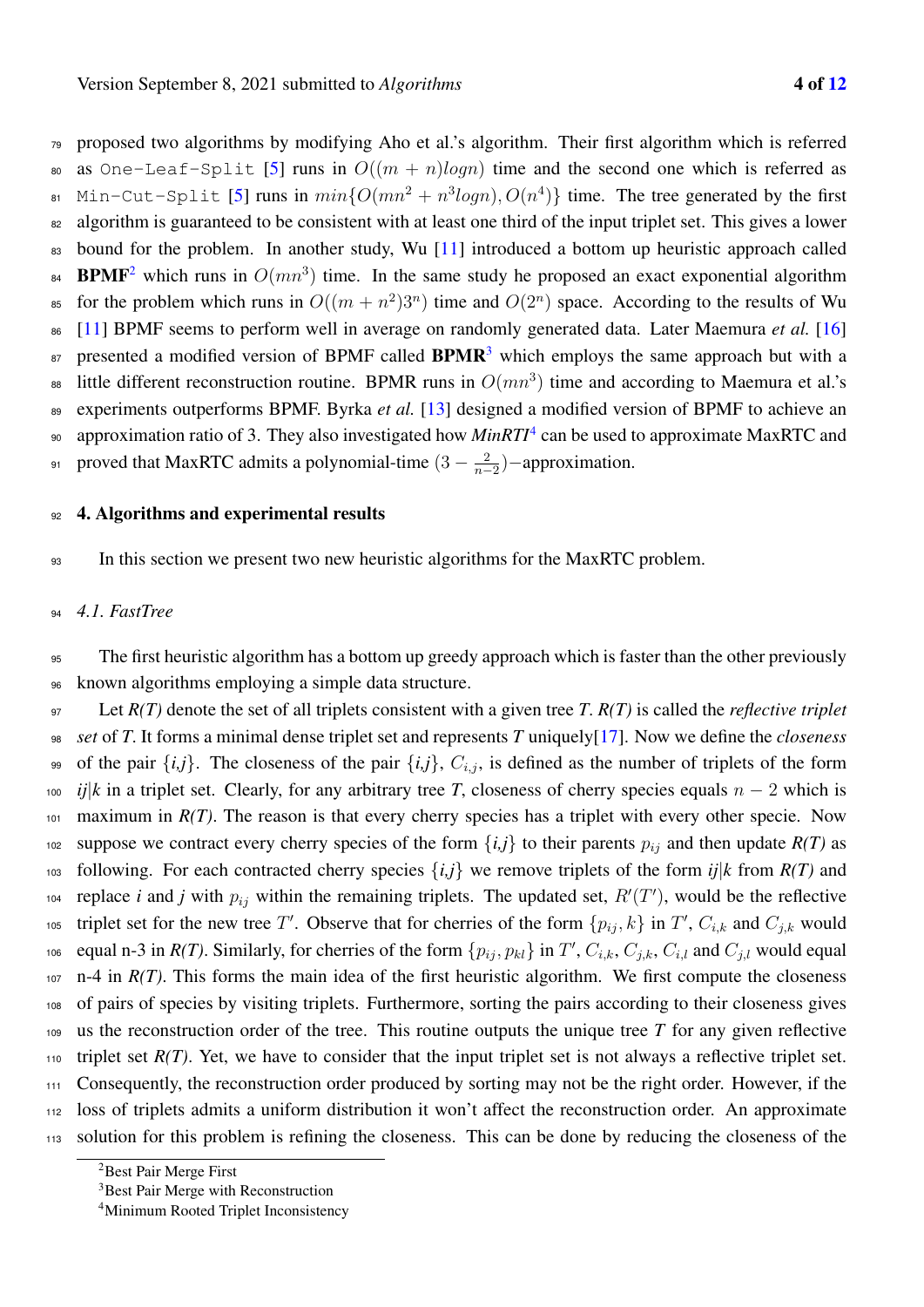114 pairs  $\{i,k\}$  and  $\{j,k\}$  for any visited triplet of the form  $ijk$ . Thus, if the pair  $\{i,j\}$  were actually cherries, 115 then the probability of choosing the pairs  $\{i,k\}$  or  $\{j,k\}$  before choosing the pair  $\{i,j\}$  due to triplet loss will be reduced. We call this algorithm FastTree. See Alg. [1](#page-4-0) for the whole algorithm.

# <span id="page-4-0"></span>Algorithm 1 FastTree

1: Initialize a forest *F* consisting of *n* one-node trees labeled by species.

- 2: for each triplet of the form  $i j \, k \, \text{do}$
- 3:  $C_{i,j} := C_{i,j} + 1$
- 4:  $C_{i,k}:=C_{i,k}-1$
- 5:  $C_{i,k}:=C_{i,k}-1$

6: end for

- 7: Create a list *L* of pairs of species.
- 8: Sort L according to the refined closeness of pairs with a linear time sorting algorithm.
- 9: while |*L*|>0 do
- 10: Remove the pair  $\{i,j\}$  with maximum  $C_{i,j}$ .
- 11: if *i* and *j* are not in the same tree then
- 12: Add a new node and connect it to roots of trees containing *i* and *j*.
- $13:$  end if
- 14: end while
- 15: if *F* has more than one tree then
- 16: Merge trees in any order until there would be only one tree.
- 17: end if
- 18: return the tree in *F*

116

# **Theorem 1.** *FastTree runs in*  $O(m + \alpha(n)n^2)$  *time.*

118 *Proof.* Initializing a forest in step 1 takes  $O(n)$  time. Steps 2-6 take  $O(m)$  time. We know that the 119 closeness is an integer value between 0 and  $n - 2$ . Thus, we can employ a linear time sorting algorithm <sup>120</sup> [\[18\]](#page-11-3). There are  $O(n^2)$  possible pairs, therefore, step 8 takes  $O(n^2)$  time. Similarly, the while loop in step 9 takes  $O(n^2)$  time. Each removal in step 10 can be done in  $O(1)$  time. By employing optimal data 122 structures which are used for disjoint-set unions [\[18\]](#page-11-3), the amortized time complexity of steps 11 and 12 123 will be  $O(\alpha(n))$ , where  $\alpha(n)$  is the inverse of the function  $f(x) = A(n, n)$ , and A is the well known 124 fast-growing *Ackermann* function. Furthermore, step 16 takes  $O(n\alpha(n))$  time. Hence, the running time <sup>125</sup> of FastTree would be  $O(m + \alpha(n)n^2)$ .  $\Box$ 

Since  $A(4,4) = 2^{2^{2^{65536}}}$ ,  $\alpha(n)$  is less than 4 for any practical input size *n*. In comparison to the fast version of Aho et al.'s algorithm FastTree employs a simpler data structure and in comparison to Aho et al.'s original algorithm it has smaller time complexity. Yet, the most important advantage of FastTree to Aho et al.'s algorithm is that it won't stuck if there is not a consistent tree with the input triplets, and it will output a proper tree in such a way that the clusters are very similar to that of the real network. The tree in Fig. [2](#page-5-0) is the output of FastTree on a dense set of triplets based on yeast *Cryptococcus gattii* data. There is no consistent tree with the whole triplet set, however, Van Iersel *et al.* [\[19\]](#page-11-4) presented a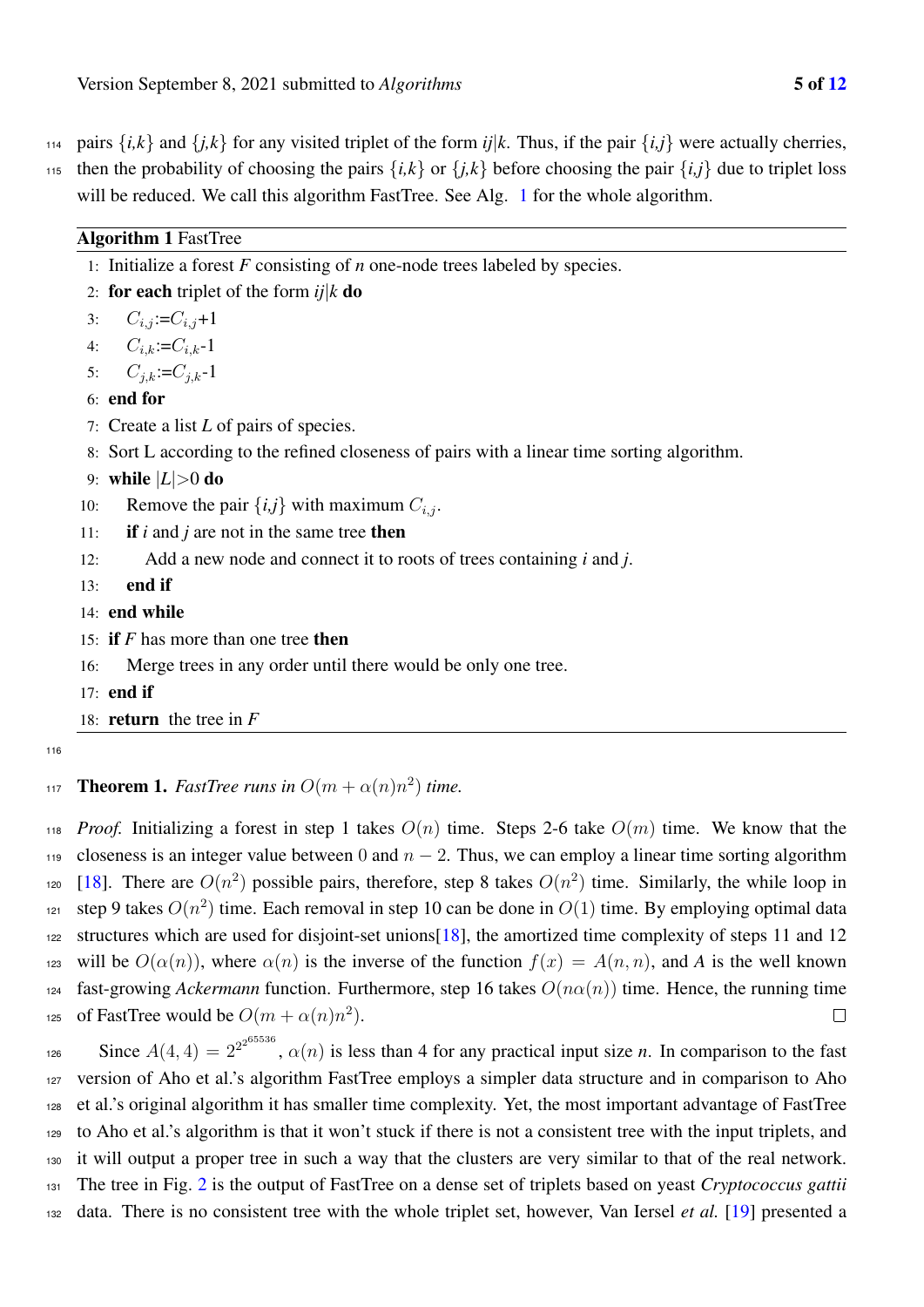<span id="page-5-0"></span>



 level-2 network consistent with the set(see Fig. [3\)](#page-6-0). This set is available online [\[20\]](#page-11-5). In comparison to BPMR and BPMF, FastTree runs much faster for large set of triplets and species. However, for highly sparse triplet sets, the output of FastTree may satisfy considerably less triplets than the tree constructed 136 by BPMF or BPMR.

#### <sup>137</sup> *4.2. BPMTR*

138 Before explaining the second heuristic algorithm we need to survey BPMF [\[11\]](#page-10-10) and BPMR [\[16\]](#page-11-1). <sup>139</sup> BPMF utilizes a bottom up approach similar to hierarchal clustering. Initially, there are *n* trees each <sup>140</sup> of which contains a single node representing one of *n* given species. In each iteration, the algorithm 141 computes a function called  $e\_score$  for each combination of two trees. Furthermore, two trees with the  $142$  maximum  $e\_score$  are merged into a single tree by adding a new node as the common parent of the 143 selected trees. Wu [\[11\]](#page-10-10) introduced six alternatives for computing the  $e\_score$  using combinations of  $w$ , <sup>144</sup> *p* and *t*. (see Tab. [1\)](#page-6-1). Though, in each run one of the six alternatives must be used. In the function  $145$  e\_score( $C_1, C_2$ ), w is the number of triplets satisfied by merging  $C_1$  and  $C_2$  which is the number of 146 triplets of the form  $ij|k$  in which *i* is in  $C_1$ , *j* is in  $C_2$  and *k* is neither in  $C_1$  nor in  $C_2$ . The value of *p* is 147 the number of triplets that is in conflict with merging  $C_1$  and  $C_2$ . It is the number of triplets of the form  $148$  *ij*| $k$  in which *i* is in  $C_1$ ,  $k$  is in  $C_2$  and  $j$  is neither in  $C_1$  nor in  $C_2$ . The value of  $t$  is the total number of 149 triplets of the form *ij*| $k$  in which *i* is in  $C_1$  and *j* is  $C_2$ . Wu compared the BPMF with One-Leaf-Split <sup>150</sup> and Min-Cut-Split and showed that BPMF works better on randomly generated triplet sets. He also 151 notifies that none of six alternatives of  $e\_score$  is absolutely better than the other.

<sup>152</sup> Maemura *et al.* [\[16\]](#page-11-1) introduced a modified version of BPMF called BPMR outperforming the results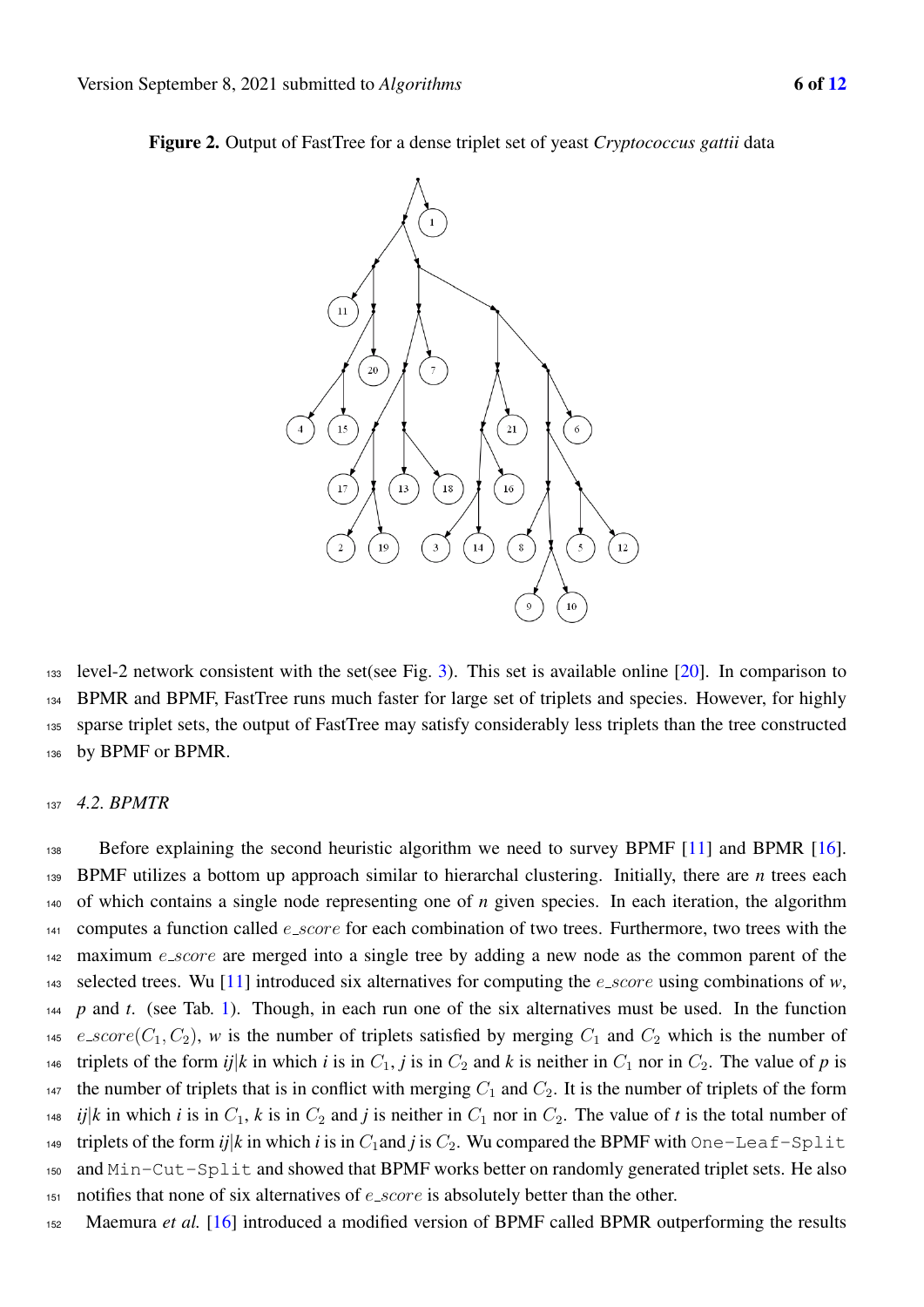

<span id="page-6-0"></span>Figure 3. A Level-2 network for dense triplet set of yeast *Cryptococcus gattii* data

<span id="page-6-1"></span>

| If-Penalty |   | Ratio Type                    |     |
|------------|---|-------------------------------|-----|
| False      | W | $w/(w+p)$                     | w/t |
| True       |   | $w-p$ $(w-p)/(w+p)$ $(w-p)/t$ |     |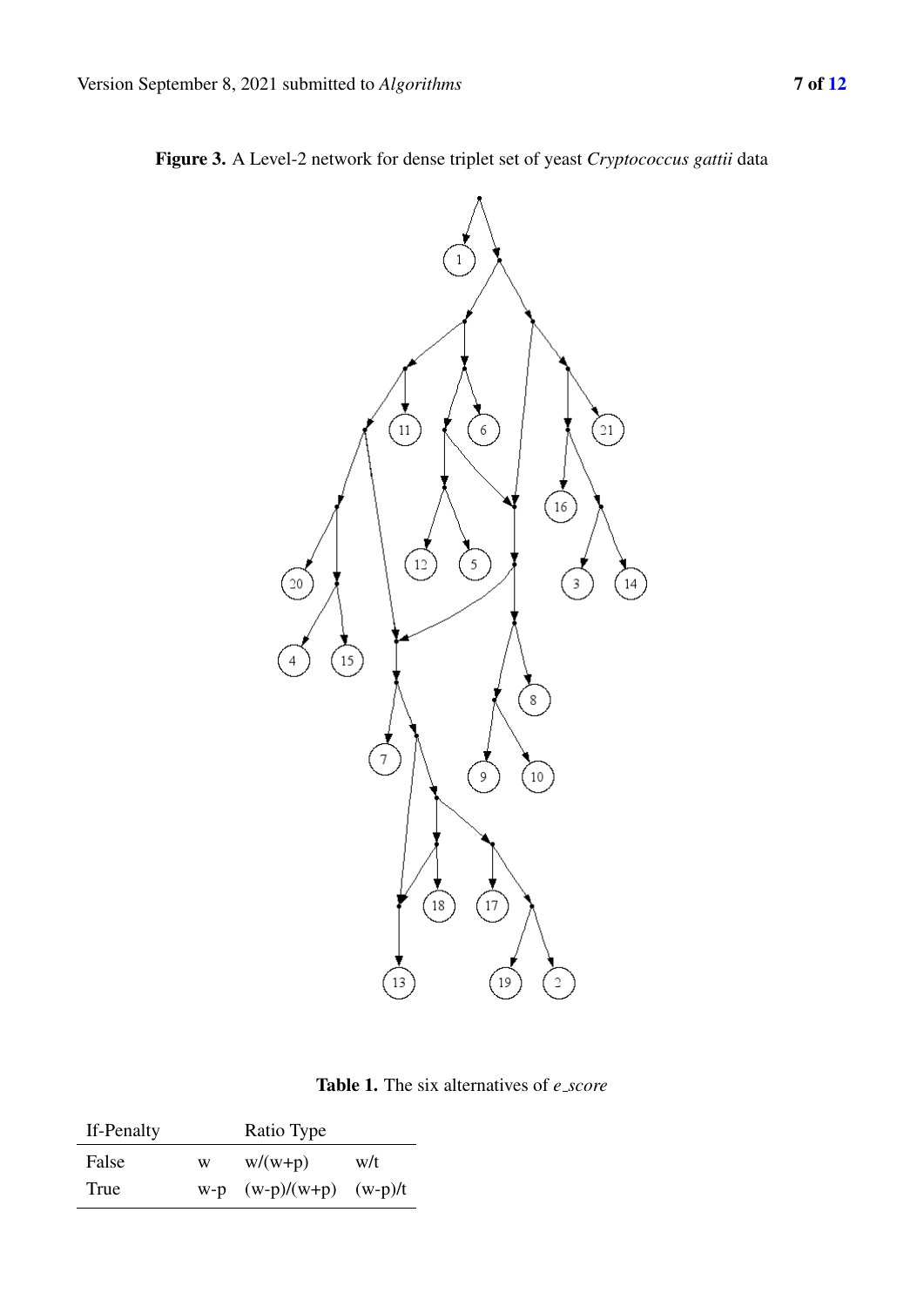$\Box$ 

<sup>153</sup> of BPMF. BPMR works very similarly in comparison to BPMF except for a reconstruction step which 154 is used in BPMR. Suppose  $T_x$  and  $T_y$  are two trees having the maximum e\_score at some iteration and 155 are selected to merge into a new tree. By merging  $T_x$  and  $T_y$  some triplets will be satisfied, but some 156 other triplets will be in conflict. Without loss of generality, suppose  $T_x$  has two subtrees namely left 157 subtree and right subtree. Besides, suppose a triplet  $ij|k$  in which *i* is in the left subtree of  $T_x$ , *k* is in 158 the right subtree of  $T_x$  and *j* is in  $T_y$ . Observe that by merging  $T_x$  and  $T_y$  the mentioned triplet becomes 159 inconsistent. However, swapping  $T_y$  with the right subtree of the  $T_x$  satisfies this triplet while some other <sup>160</sup> triplets become inconsistent. It is possible that the resulting tree of this swap satisfy more triplets than <sup>161</sup> the primary tree. This is the main idea behind the BPMR. In BPMR, in addition to the regular merging 162 of  $T_x$  and  $T_y$ ,  $T_y$  is swapped with the left and the right subtree of  $T_x$  and also  $T_x$  is swapped with the 163 left and the right tree of  $T_y$ . Finally, among these five topologies we choose the one that satisfies more <sup>164</sup> triplets.

165 Suppose the left subtree of the  $T_x$  has also two subtrees. Swapping  $T_y$  with one of these subtrees would probably satisfy new triplets while some old ones would become inconsistent. There are examples in which this swap results in a tree that satisfies more triplets. This forms our second heuristic idea that <sup>168</sup> swapping of  $T_y$  with every subtree of  $T_x$  should be checked.  $T_x$  should also be swapped with every 169 subtree of  $T_v$ . At every iteration of BPMF after choosing two trees maximizing the *e\_score*, the algorithm tests every possible swapping of these two trees with subtrees of each other and then chooses the tree having the maximum consistency with triplets. We call this algorithm *BPMTR*<sup>[5](#page-7-0)</sup>. See Alg. [2](#page-8-0) for details of the BPMTR.

## **173 Theorem 2.** *BPMTR runs in*  $O(mn^3)$  *time.*

*Proof.* Step 1 takes  $O(n)$  time. In steps 2, initially T contains *n* clusters, but in each iteration two clusters merge into a cluster. Hence, the while loop in step 2 takes  $O(n)$  time. In Step 3, e\_score is computed for every subset of *T* of size two. By applying Bender and Farach-Colton's preprocessing algorithm [\[21\]](#page-11-6) which runs in  $O(n)$  time for a tree with *n* nodes, every LCA query can be answered in  $O(1)$  time. Therefore, the consistency of a triplet with a cluster can be checked in O(1) time. Since there are *m* triplets, step 3 takes  $\binom{|T|}{2}$  $\binom{T}{2}O(m)$  time. In steps 5, 9 and 15  $T_{best}$  is a pointer that stores the best topology found so far during each iteration of the while loop in  $O(1)$  time. The complexity analysis of foreach loops in steps 6-11 and 12-17 are similar, and it is enough to consider one. Every rooted binary tree with *n* leaves has  $O(n)$  internal nodes so the total number of swaps in step 7 for any two clusters will be at most  $O(n - |T|)$ . In step 8 computing the number of consistent triplets with  $T_{swapped}$  takes no more than  $O(m)$  time. Steps 4, 7 and 18 are implementable in  $O(1)$  time. Accordingly, the running time of steps 2-19 would be:

$$
\sum_{|T|=2}^{n} \left[ m \binom{|T|}{2} + O(n - |T|) + m) \right] = O(mn^3)
$$
 (1)

174

<sup>175</sup> Step 20 takes  $O(1)$  time. Hence, the time complexity of BPMTR is  $O(mn^3)$ .

<span id="page-7-0"></span><sup>5</sup>Best Pair Merge with Total Reconstruction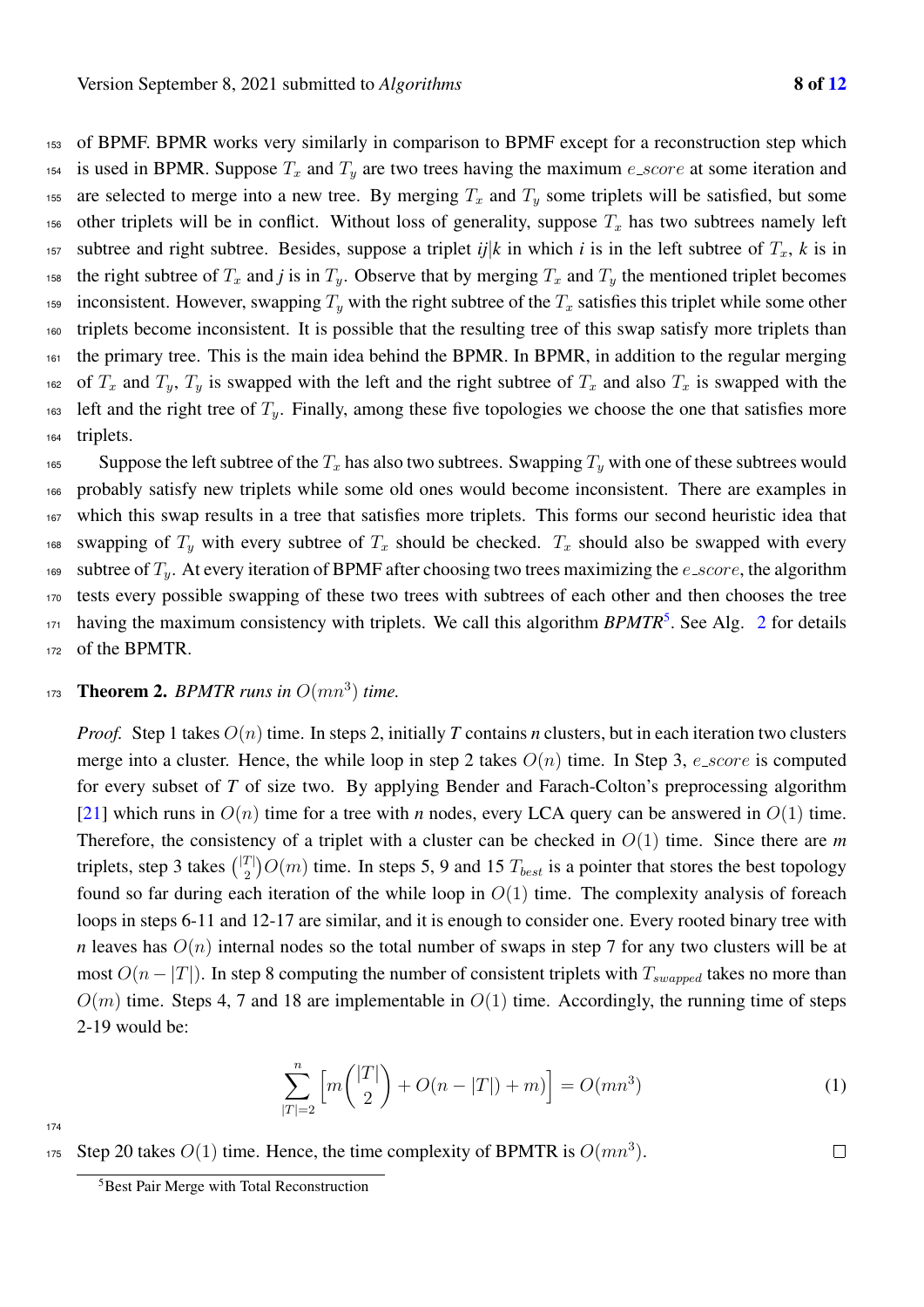## <span id="page-8-0"></span>Algorithm 2 BPMTR

- 1: Initialize a set *T* consisting of *n* one-node trees labeled by species.
- 2: while  $|T|>1$  do
- 3: Find and remove two trees  $T_x$ ,  $T_y$  with maximum *e\_score*.
- 4: Create a new tree  $T_{merge}$  by adding a common parent to  $T_x$  and  $T_y$
- 5:  $T_{best} := T_{merge}$
- 6: for each subtree  $T_{sub}$  of  $T_x$  do
- 7: Let  $T_{swapped}$  be the tree constructed by swapping  $T_{sub}$  with  $T_{v}$
- 8: if the number of consistent triplets with  $T_{swapped}$  was larger than the number of triplets consistent with  $T_{best}$  then

9:  $T_{best} := T_{swapped}$ 

- 10: end if
- 11: end for
- 12: for each subtree  $T_{sub}$  of  $T_y$  do
- 13: Let  $T_{swapped}$  be the tree constructed by swapping  $T_{sub}$  with  $T_x$
- 14: **if** the number of consistent triplets with  $T_{swapped}$  was larger than the number of triplets consistent with  $T_{best}$  then
- 15:  $T_{best} := T_{swapped}$
- 16: end if
- 17: end for
- 18: Add  $T_{best}$  to  $T$ .
- 19: end while
- 20: return the tree in *T*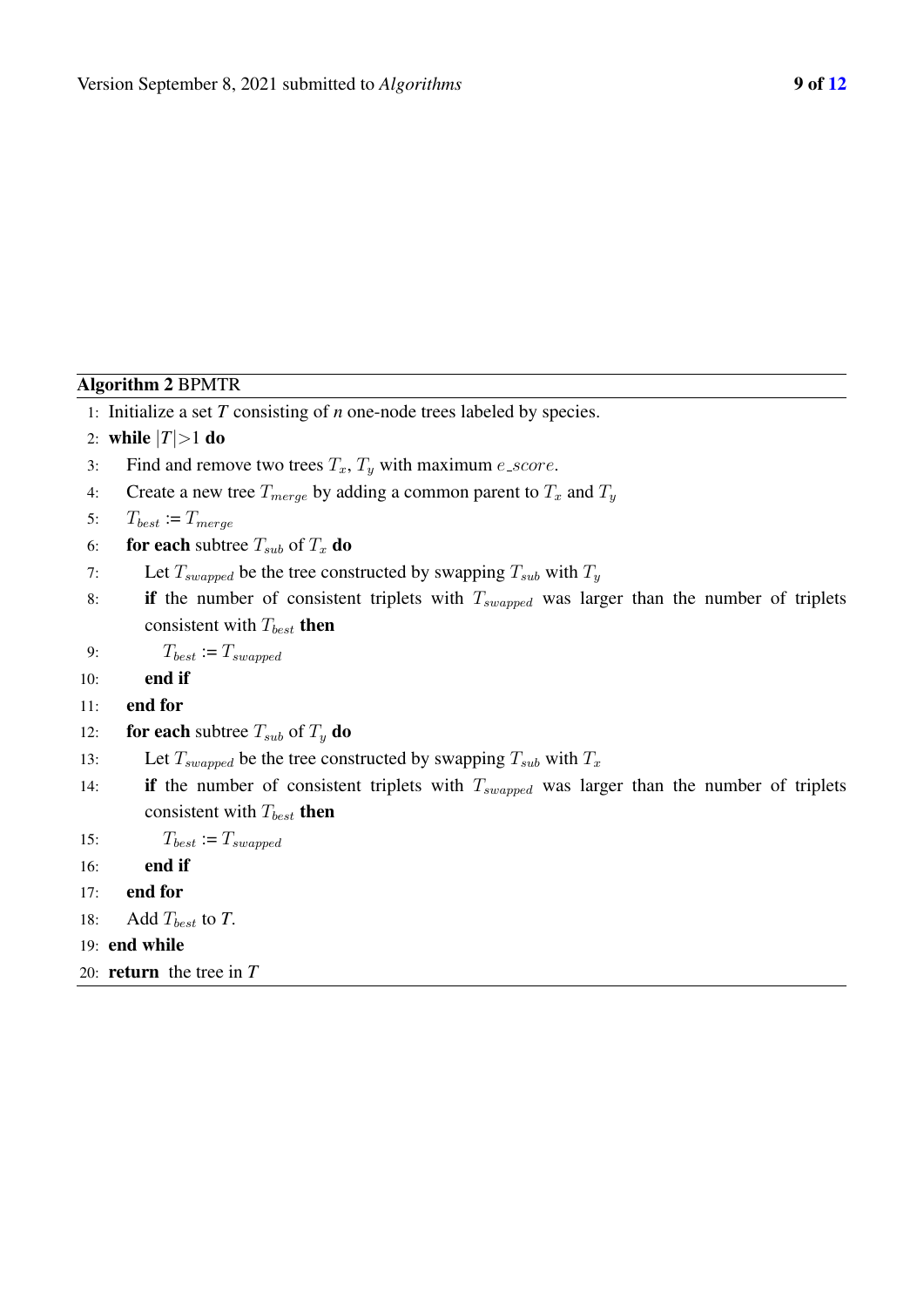<span id="page-9-0"></span>

| No. of species and triplets | % better results | $\%$ worse results |
|-----------------------------|------------------|--------------------|
| $n=20$ , $m=500$            | $\%29$           | %0.0               |
| $n=20$ , $m=1000$           | %37              | $\%1$              |
| $n=30$ , $m=500$            | %61              | $\%3$              |
| $n=30$ , $m=1000$           | %62              | $\%4$              |

Table 2. Outperforming results of BPMTR in comparison to BPMR

<sup>176</sup> We tested BPMTR over randomly generated triplet sets with  $n = 15$ , 20 species and  $m = 500$ , 1000 triplets. We experimented hundred times for each combination of *n* and *m*. The results in Tab. [2](#page-9-0) indicate that BPMTR outperforms BPMR. However, in more than hundreds of tests there were few examples that BPMR performed better than BPMTR. For *n*=30 and *m*=1000, in sixty two triplet sets out of hundred randomly generated triplet sets, BPMTR satisfied more triplets. In thirty four triplet sets, BPMR and BPMTR had the same results and in only four triplet sets BPMR satisfied more triplets.

## <sup>182</sup> 5. Conclusion and Open Problems

 In this paper we presented two new algorithms for the so called MaxRTC problem. For a given set of <sup>184</sup> *m* triplets on *n* species, the FastTree algorithm runs in  $O(m + \alpha(n)n^2)$  time which is faster than any other previously known algorithm, although, the outcome can be less satisfactory for highly spars triplet sets. 186 The BPMTR algorithm runs in  $O(mn^3)$  time and in average performs better than any other previously known approximation algorithm for this problem. There are still more ideas for improvement of the described algorithms.

<sup>189</sup> 1. In the FastTree algorithm to compute the closeness of pairs of species we check triplets, and for 190 each triplet of the form *ij*| $k$  we add a weight  $w$  to  $C_{i,j}$  and subtract a penalty  $p$  from  $C_{i,k}$  and  $C_{j,k}$ . In this 191 paper, we set  $w = p = 1$ . If one assigns different values for *w* and *p* the closeness of pairs of species <sup>192</sup> will be changed and the reconstruction order will be affected. It is interesting to check for which values <sup>193</sup> of *w* and *p* FastTree performs better.

194 2. Wu  $[11]$  introduced six alternatives for *e\_score* each of which performs better for different input <sup>195</sup> triplet sets. It is interesting to find a new function outperforming all the alternatives for any input triplet <sup>196</sup> set.

<sup>197</sup> 3. The best known approximation factor for the MaxRTC problem is 3 [\[13\]](#page-10-12). This is the approximation <sup>198</sup> ratio of BPMF. Since MaxRTC is APX-hard a PTAS is unattainable, unless P=NP. However, [\[5\]](#page-10-4) suggest 199 that an approximation ratio in the region of 1.2 might be possible. Finding an  $\alpha$ -approximation 200 algorithm for MaxRTC with  $\alpha$  < 3 is still open.

<sup>201</sup> 4. It is also interesting to find the approximation ratio of FastTree in general and for reflective triplet <sup>202</sup> sets.

## <sup>203</sup> Acknowledgements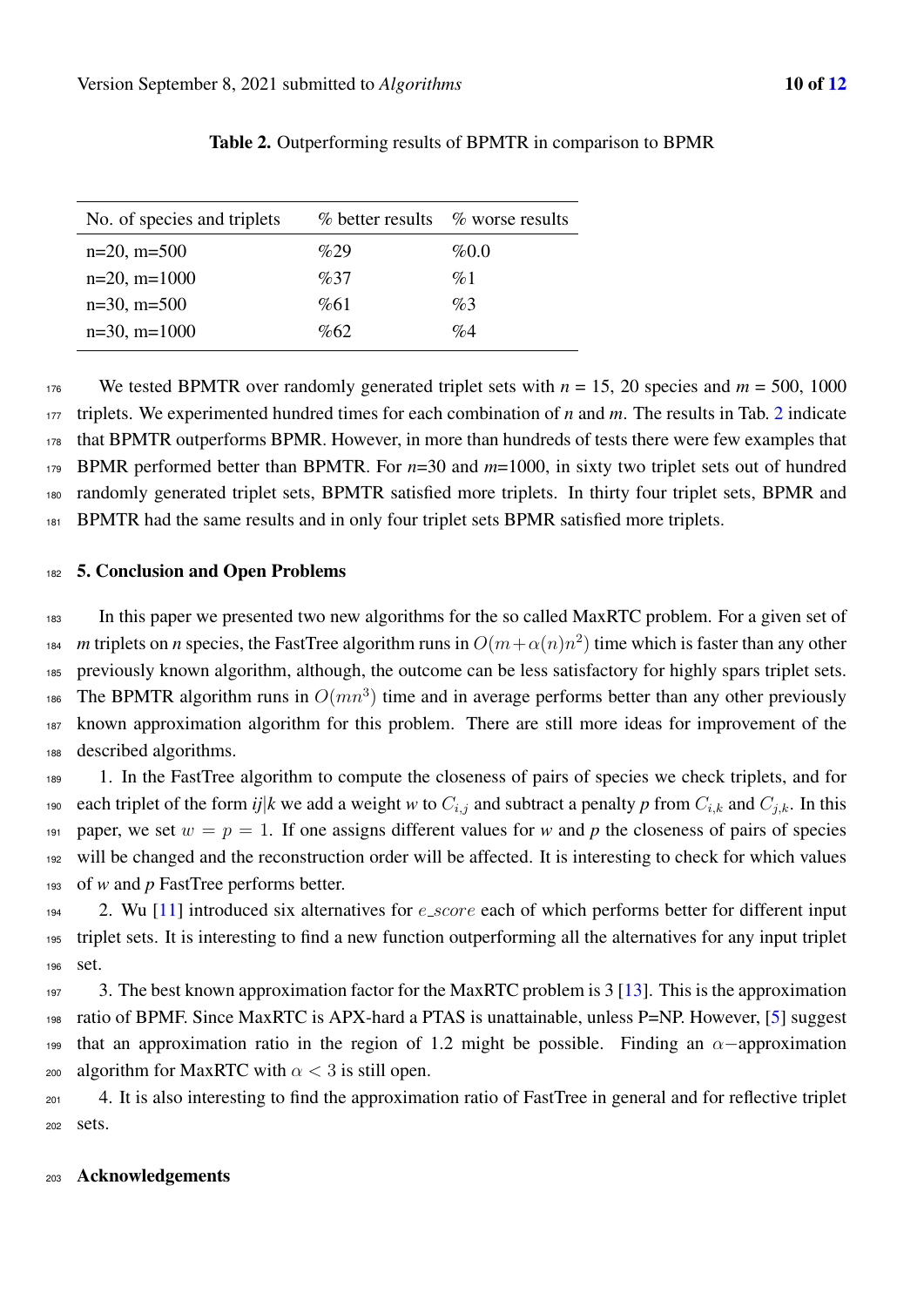The authors are grateful to thank Jesper Jansson and Fatemeh Zareh for reviewing this article, provding useful comments and answering our endless questions.

References

- <span id="page-10-0"></span> 1. Bouckaert, R.; Lemey, P.; Dunn, M.; Greenhill, S.J.; Alekseyenko, A.V.; Drummond, A.J.; Gray, R.D.; Suchard, M.A.; Atkinson, Q.D. Mapping the Origins and Expansion of the Indo-European Language Family. *Science* 2012, *337*, 957–960.
- <span id="page-10-1"></span>2. Felsenstein, J. *Inferring Phylogenies*; Sinauer Associates: Sunderland, MA, USA, 2004.
- <span id="page-10-2"></span>211 3. Chor, B.; Hendy, M.; Penny, D. Analytic Solutions for Three-Taxon  $ML_{MC}$  Trees with Variable Rates Across Sites. In *Algorithms in Bioinformatics*; Gascuel, O.; Moret, B., Eds.; Springer Berlin / Heidelberg, 2001; Vol. 2149, *Lecture Notes in Computer Science*, pp. 204–213.
- <span id="page-10-3"></span> 4. Kannan, S.K.; Lawler, E.L.; Warnow, T.J. Determining the Evolutionary Tree Using Experiments. *Journal of Algorithms* 1996, *21*, 26 – 50.
- <span id="page-10-4"></span> 5. Byrka, J.; Gawrychowski, P.; Huber, K.T.; Kelk, S. Worst-case optimal approximation algorithms for maximizing triplet consistency within phylogenetic networks. *Journal of Discrete Algorithms*  $2010, 8, 65 - 75.$
- <span id="page-10-5"></span> 6. Jansson, J. On the Complexity of Inferring Rooted Evolutionary Trees. *Electronic Notes in Discrete Mathematics* 2001, *7*, 50 – 53.
- <span id="page-10-6"></span> 7. Aho, A.V.; Sagiv, Y.; Szymanski, T.G.; Ullman, J.D. Inferring a Tree from Lowest Common Ancestors with an Application to the Optimization of Relational Expressions. *SIAM J. Comput.* 1981, *10*, 405–421.
- <span id="page-10-7"></span> 8. Henzinger, M.R.; King, V.; Warnow, T. Constructing a Tree from Homeomorphic Subtrees, with Applications to Computational Evolutionary Biology. *Algorithmica* 1999, *24*, 1–13.
- <span id="page-10-8"></span> 9. Jansson, J.; Ng, J.H.K.; Sadakane, K.; Sung, W.K. Rooted Maximum Agreement Supertrees. *Algorithmica* 2005, *43*, 293–307.
- <span id="page-10-9"></span> 10. Holm, J.; de Lichtenberg, K.; Thorup, M. Poly-logarithmic deterministic fully-dynamic algorithms for connectivity, minimum spanning tree, 2-edge, and biconnectivity. *J. ACM* 2001, *48*, 723–760.
- <span id="page-10-10"></span> 11. Wu, B.Y. Constructing the Maximum Consensus Tree from Rooted Triples. *Journal of Combinatorial Optimization* 2004, *8*, 29–39.
- <span id="page-10-11"></span> 12. Bryant, D. Building Trees, Hunting for Trees, and Comparing Trees - Theory and Methods in Phylogenetic Analysis. PhD thesis, University of Canterbury, 1997.
- <span id="page-10-12"></span> 13. Byrka, J.; Guillemot, S.; Jansson, J. New Results on Optimizing Rooted Triplets Consistency. In *Algorithms and Computation*; Hong, S.H.; Nagamochi, H.; Fukunaga, T., Eds.; Springer Berlin / Heidelberg, 2008; Vol. 5369, *Lecture Notes in Computer Science*, pp. 484–495.
- <span id="page-10-13"></span> 14. Van Iersel, L.; Kelk, S.; Mnich, M. Uniqueness, intractability and exact algorithms: reflections on level-k phylogenetic networks. *Journal of Bioinformatics and Computational Biology (JBCB)*  $2009, 7, 597 - 623.$
- <span id="page-10-14"></span> 15. Gasieniec, L.; Jansson, J.; Lingas, A.; Ostlin, A. On the Complexity of Constructing Evolutionary Trees. *Journal of Combinatorial Optimization* 1999, *3*, 183–197.